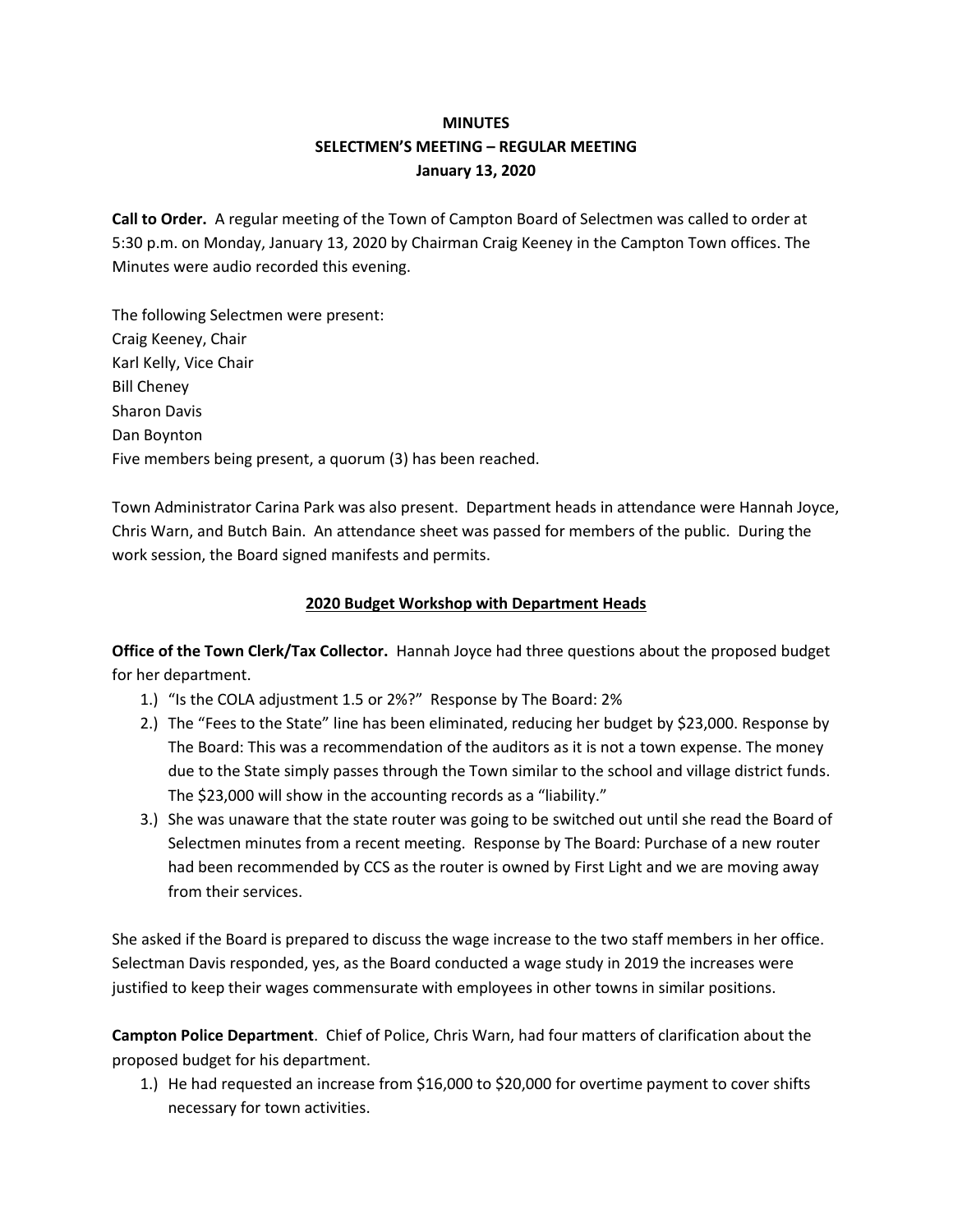- 2.) He had requested an increase of \$2,000 for the "office" line item. He informed the Selectmen that he felt this was necessary due to changes in Discovery processes that required more documentation as required by law.
- 3.) He requested the same amount for the fuel account as last year's budget even though the entire amount had not been used. He requested that this amount be kept the same due to the unknown use of the vehicles for 2020 and he wouldn't want to go over budget.
- 4.) He reduced the Uniform/Equipment line item from \$15,000 in 2019 budget to \$12,000 in 2020 budget. This was further decreased by The Board to \$10,000. Chief Warn explained that ballistic panels need to be replaced and the \$2,000 was necessary to do this.

Response by The Board: A discussion took place regarding shifting of allocations within the police line items. Although considerable expense is allocated to "training," the cost is really for personnel, not training per se. Carina explained as a point of clarification that she can only pay wages out of certain line items. It was decided unanimously that \$22,500 would be placed in Overtime line item, \$2500 would be placed in Training line item, and \$12,000 would be placed in Uniform/Equipment line item.

**Highway Department / Road Agent.** Robert "Butch" Bain had three matters to discuss about the proposed budget for his department.

- 1.) He asked if his previous request for additional full-time staff had ever been thoroughly discussed as he feels that his department continues to be understaffed. Response by The Board: No additional staff had not been discussed because the 2020 budget can't support new full-time staff. Butch stated that the approved increase in gravel would require additional man-hours to spread. The Board would like to use additional sub-contractor personnel for the time being. Dan Boynton suggested that he would like to consider adding a full-time position split between Maintenance and Highway – but not this year.
- 2.) Butch said that more salt is being used and that he would like this budget item to reflect \$22,000. Response by The Board: All agreed to increase the budget for salt to \$22,000.
- 3.) Butch stated that the 2012 Freightliner had been slated to be taken out of service this Fall. He would like to keep it. A discussion took place regarding the fleet of vehicles and their utility and that no decision had been made as to which vehicle would be eliminated from the fleet.

### **Correspondence**

Carina Park presented two items to the Board.

- 1.) The Tax Collector submitted an updated tax agreement spreadsheet. The Board reviewed the spreadsheet and decided to send letters to two of the property owners regarding their delinquency.
- 2.) The Conservation Commission forwarded an invitation to the Board to attend the January 26, 2020 Bog Walk. It will be held from 2-4 p.m.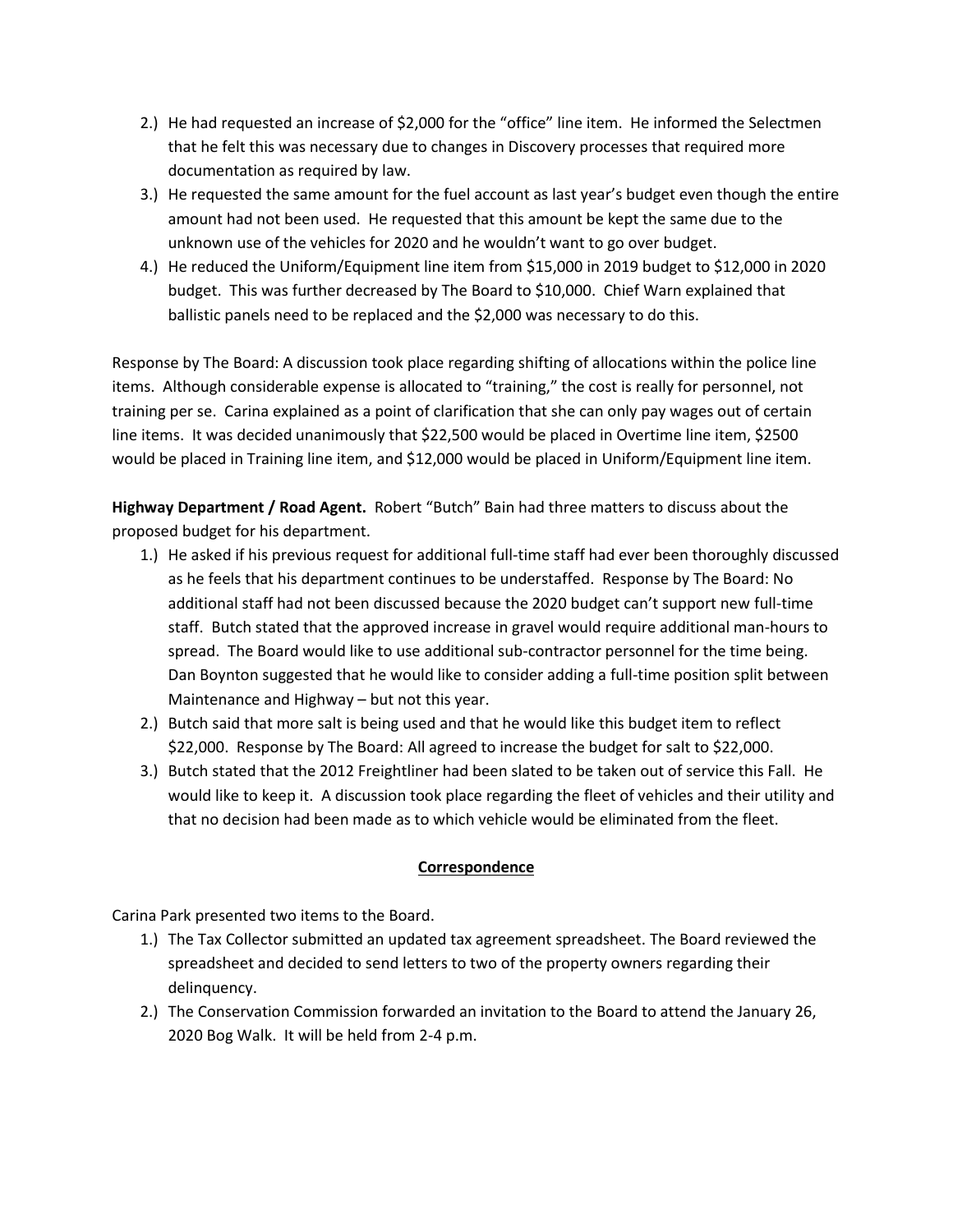### **2020 Budget Hearing Presentation Preparation**

Carina Park stated that she will be updating the town PowerPoint slides to reflect

- Tax rate update with break down
- Revenue
- Warrant Articles
	- o Fire department-Shared Revenue
	- o Police department-Shared Revenue

She would like to add a new slide to show tax comparison regarding districts such as Waterville Estates and the Campton Village Precinct. Dan Boynton asked if a slide representing assessed values (2018 & 2020) is needed. It was agreed that Carina would add this information.

A discussion took place as to who would present which sections during the Budget Hearing scheduled to take place January 27, 2020 at 5:30 p.m.

It was decided that members of the Board and Carina Park would present the following topics:

- Board of Selectmen: Carina Park
- Finance: Carina Park
- Assessing/Legal: Carina Park
- Personnel: Carina Park
- Planning/Zoning/Mapping: Bill Cheney
- General Buildings: Karl Kelly
- Cemetery: Karl Kelly
- Insurance/Advertisement/General Government: Craig Kenney
- Police Department: Dan Boynton
- Fire Department: Craig Kenney
- Emergency Response/ Highway: Karl Kelly
- Hydrant/Beebe River/Solid Waste: Bill Cheney
- Health/Parks & Recreation: Sharon Davis
- Patriotism/Conservation: Dan Boynton
- Long Term Debt: Sharon Davis
- Capital Reserve Funds: Karl Kelly

## Petitions/Warrants: Dan Boynton

A discussion about two warrant articles took place.

- Carina Park will speak with Chief Warn about the \$14,000 police grant. It will be its own warrant article.
- The question of whether or not to replace the Durango will be its own warrant article.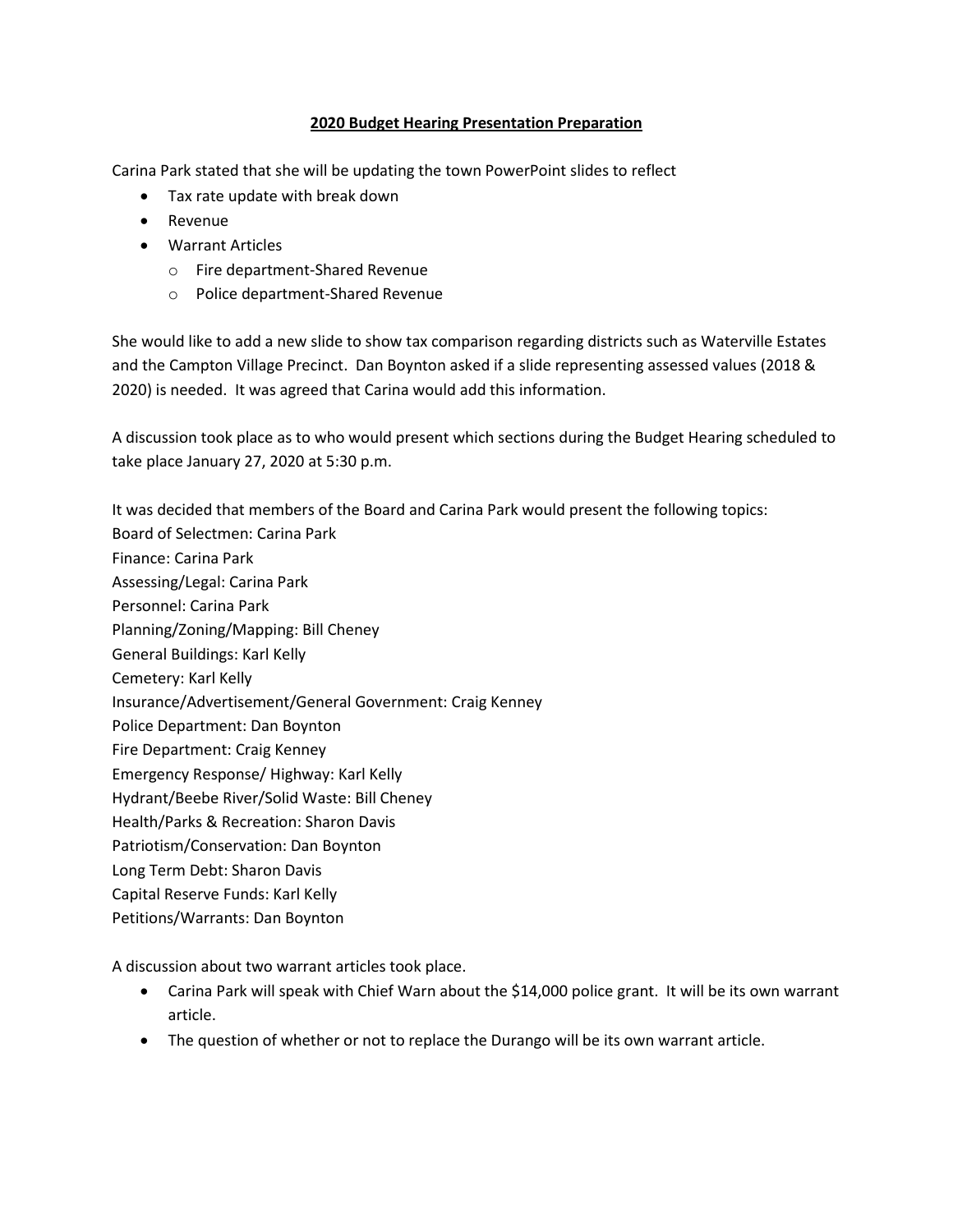Carina stated that Revenues have been updated and closed. Chairman Keeney asked why the Estimated Revenue for the Ambulance was down and Carina responded that she averaged the past five years of revenue and the current estimate is based on that averaged figure.

### **Privilege of the Floor**

Butch Bain brought forward several items he wished to discuss with the Board. He feels that the Plow Policy restricts his use of employees after 12 consecutive hours of work per Federal law. He stated that he needs an additional employee or one or two additional sub-contractors to get necessary work done during storms. Discussion took place. Carina said that there used to be five sub-contractors but that he decided some time ago to reduce that number to four. Carina suggested that perhaps it is time to consider adding a fifth once again. More discussion was had about if this item is too complex to address during this meeting and that perhaps it should be an agenda item in the future. Butch remained adamant that his issues be discussed. It was agreed to do so. Butch described feeling a general lack of transparency from the Board regarding his department, especially concerning the vehicles. It was agreed that Butch would proactively make recommendations to the Board in a 5-year plan. Butch acknowledged that he would do so but that this work would need to wait until after April.

#### **Board Concerns and Directives**

Bill Cheney stated that he has heard questions from members of the Planning Board about why they need to hire a consultant to work on the Site Plan and Sub-division regulations. Carina explained that Campton requirements for Site Plans and Subdivisions aren't as clearly defined as other towns and that there are increasing regulations pressuring knowledge by members of the Planning Board. She stated that Campton has a checklist showing the requirements, but it blends items from both categories into one, causing confusion and the need for detailed explanations to individuals who are applying. Carina said that other towns have two separate checklists; one for Site Plans and one for Subdivisions. Carina said that there is a definite need for a thorough review of the rules and regulations concerning Site Plans and Sub-divisions. Selectman Davis stated that she had s noticed in the Legislative Bulletin that she had read earlier that day outlined pending regulation for required annual training for both Planning Boards and ZBAs. Chairman Keeney concluded that separate, clean checklists outlining the requirements for Site Plans and Subdivisions would be helpful.

Chairman Keeney would like each member of the Board to provide input into the Selectmen's Report included in the Annual Town Report and suggested they each address the top couple of issues that come to mind and send to Carina. Selectman Davis agreed to write the Selectmen's Report after everyone's input has been received.

### **Non-Public Session in Accordance with RSA 91-A:3, II (a)**

**In Public Session Selectman Boynton made a motion to go into Non-Public Session under RSA 91-A: 3, II** (a). Selectman Cheney seconded the motion and with a roll call vote: Chairman Keeney – aye, Vice